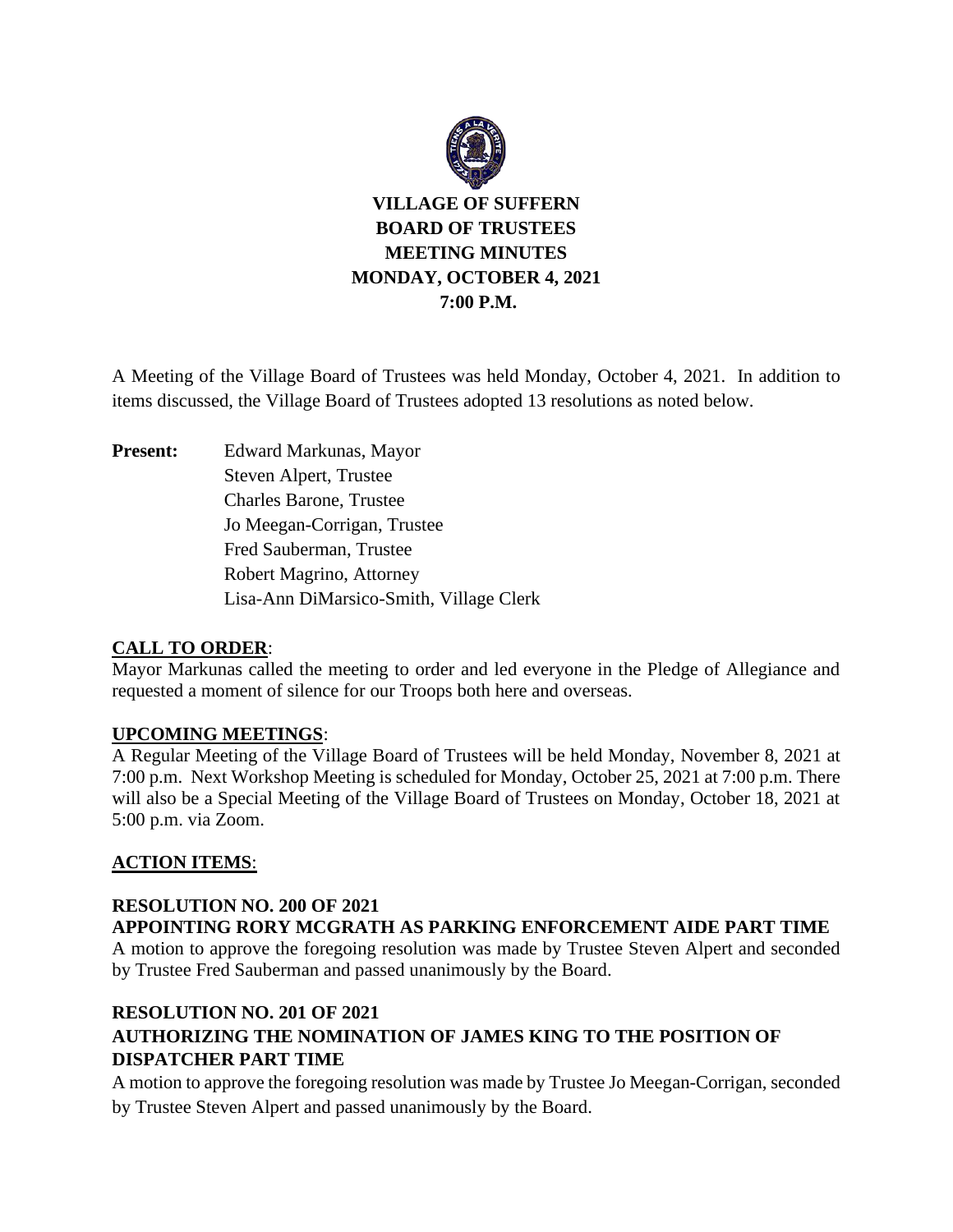#### **RESOLUTION NO. 202 OF 2021 RESCINDING AUTHORIZATION TO ISSUE \$1,150,352 OF UNISSUED BONDS AS ADOPTED BY RESOLUTION 188 OF JULY 10, 2018**

A motion to approve the foregoing resolution was made by Trustee Charles Barone and seconded by Trustee Steven Alpert and passed unanimously by the Board.

### **RESOLUTION NO. 203 OF 2021**

### **RESCINDING AUTHORIZATION TO ISSUE \$293,000 OF UNISSUED BONDS AS ADOPTED BY RESOLUTION 153 OF SEPTEMBER 5, 2017**

A motion to approve the foregoing resolution was made by Trustee Charles Barone and seconded by Trustee Steven Alpert and passed unanimously by the Board.

### **RESOLUTION NO. 204 OF 2021 RESCINDING AUTHORIZATION TO ISSUE \$250,000 OF UNISSUED BONDS AS ADOPTED BY RESOLUTION 203 OF NOVEMBER 8, 2017**

A motion to approve the foregoing resolution was made by Trustee Charles Barone and seconded by Trustee Steven Alpert and passed unanimously by the Board.

#### **RESOLUTION NO. 205 OF 2021 RESCINDING AUTHORIZATION TO ISSUE \$399,752 OF UNISSUED BONDS AS ADOPTED APRIL 11, 2016 AND AMENDED JUNE 6, 2016**

A motion to approve the foregoing resolution was made by Trustee Charles Barone and seconded by Trustee Steven Alpert and passed unanimously by the Board.

### **RESOLUTION NO. 206 OF 2021**

### **AUTHORIZE TREASURER TO ATTEND NYS GFOA SEMINAR**

A motion to approve the foregoing resolution was made by Trustee Fred Sauberman and seconded by Trustee Jo Meegan-Corrigan and passed unanimously by the Board.

### **RESOLUTION NO. 207 OF 2021**

### **AUTHORIZING \$50,000 OF GENERAL FUNDS FOR ATV WITH TRAILER**

A motion to approve the foregoing resolution was made by Trustee Jo Meegan-Corrigan and seconded by Trustee Charles Barone and passed unanimously by the Board.

### **RESOLUTION NO. 208 OF 2021**

## **DECLARATION OF INTENTION OF VILLAGE BOARD TO SERVE AS LEAD AGENCY PURSUANT TO SEQRA FOR LOCAL LAW REGARDING COMMUNITY CHOICE AGGREGATION PROGRAM AND SETTING PUBLIC HEARING**

The foregoing resolution was made by Trustee Steven Alpert, seconded by Trustee Charles Barone and passed unanimously by the Board.

# **RESOLUTION NO. 209 OF 2021**

## **APPROVAL OF BOARD OF TRUSTEES SPECIAL MEETING VIA ZOOM SCHEDULED FOR OCTOBER 18, 2021**

A motion to approve the foregoing resolution was made by Trustee Charles Barone and seconded by Trustee Steven Alpert and passed unanimously by the Board.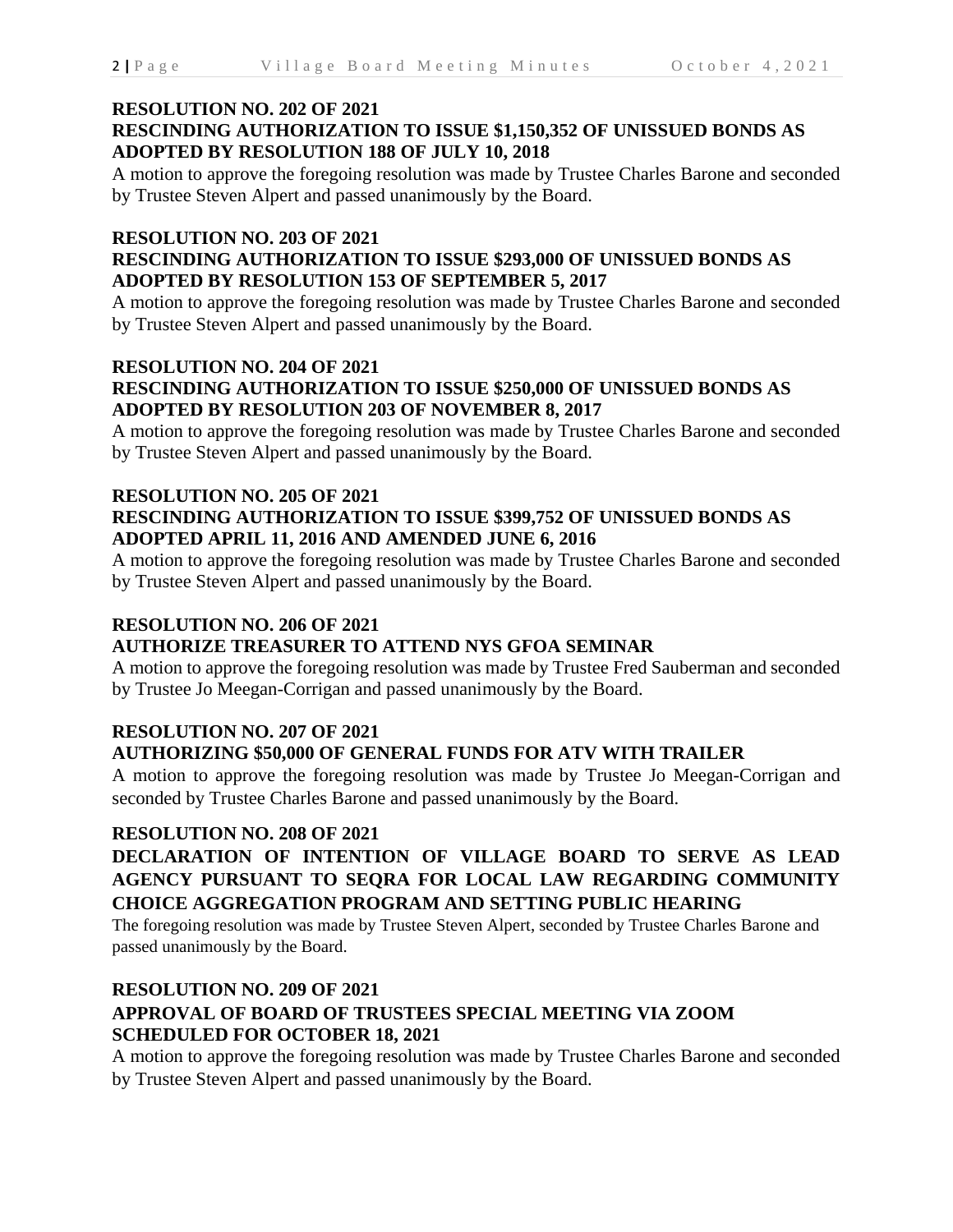### **RESOLUTION NO. 210 OF 2021**

## **APPROVAL OF MINUTES BOARD OF TRUSTEES MEETING OF SEPTEMBER 13, 2021**

A motion to approve the foregoing resolution was made by Trustee Charles Barone and seconded by Trustee Fred Sauberman and passed unanimously by the Board.

### **RESOLUTION NO. 211 OF 2021**

### **APPROVAL OF MINUTES BOARD OF TRUSTEES WORKSHOP MEETING OF SEPTEMBER 27, 2021**

A motion to approve the foregoing resolution was made by Trustee Steven Alpert and seconded by Trustee Jo Meegan-Corrigan and passed unanimously by the Board.

## **RESOLUTION NO. 212 OF 2021 APPROVAL OF MINUTES BOARD OF TRUSTEES SPECIAL MEETING OF SEPTEMBER 30, 2021**

A motion to approve the foregoing resolution was made by Trustee Charles Barone and seconded by Trustee Jo Meegan-Corrigan and passed unanimously by the Board.

### **RESOLUTION NO. 213 OF 2021**

### **AUTHORIZING RETAINER AGREEMENT WITH AMY MELE, ESQ. TO PROVIDE LEGAL SERVICES TO THE VILLAGE CLERK AND BOARD OF ETHICS TO EXTENT NECESSARY**

A motion to approve the foregoing resolution was made by Trustee Steven Alpert and seconded by Trustee Fred Sauberman. The Mayor and Trustee Charles Barone abstained, and motion was declared passed 3 - 0.

### **PRESENTATIONS:**

## **EXTELL ACQUISITIONS –** AVON NAIL ENAMEL BUILDING – ZONE CHANGE **PETITION**

Informal presentation of a 140 Rental unit similar to the Sheldon. The Village Board has referred the project to be presented to the Planning Board and the Village Planner for comment and review.

### **DEPARTMENTAL UPDATES:**

Department Heads provided verbal updates as outline below:

### **FIRE DEPARTMENT**

• Update – October 13, 2021 at the Connor School the Fire Department will demonstrate "Save the Principal" at 7 PM.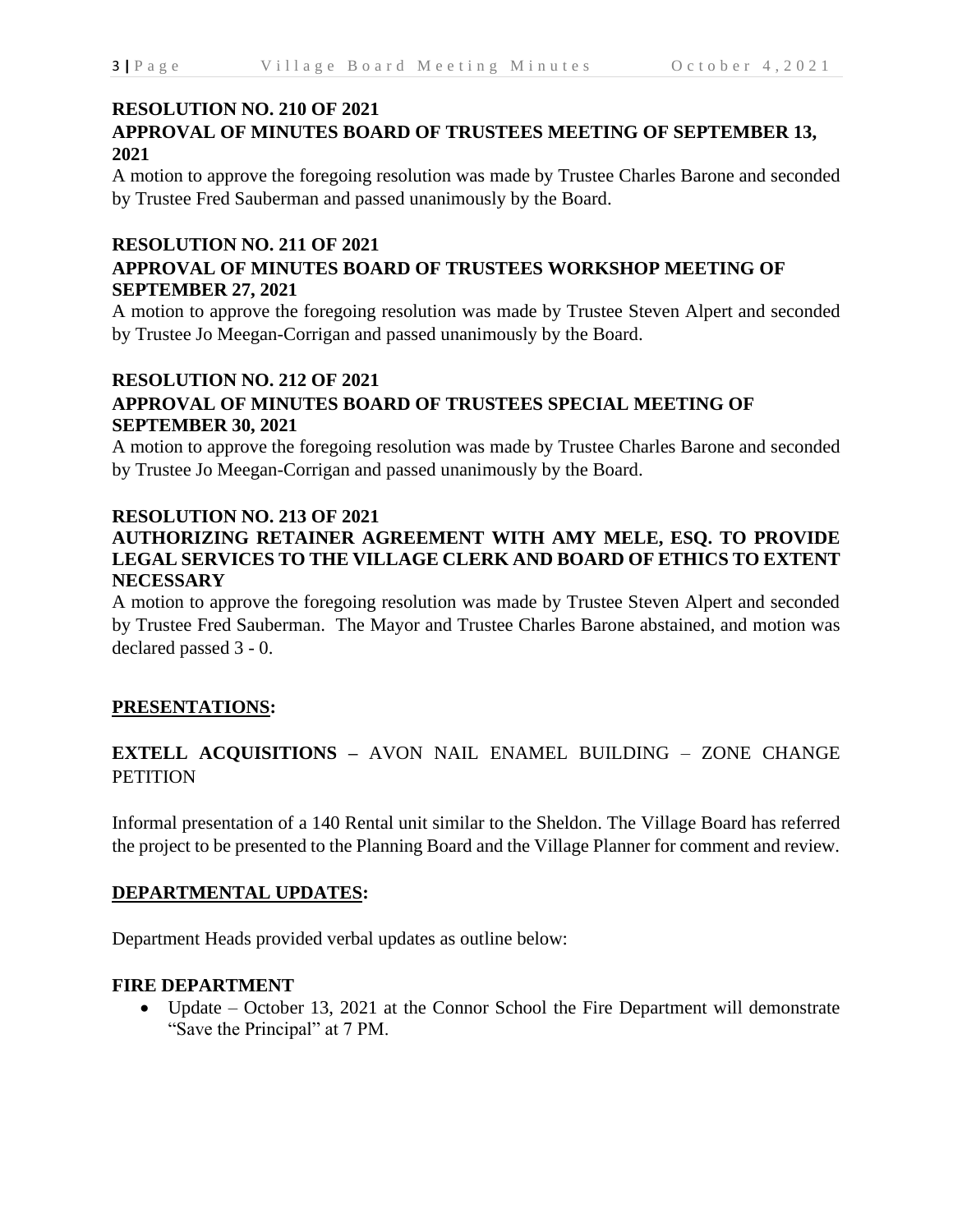### **POLICE DEPARTMENT**

- Update Provided stats on the number of service calls
- Dare hockey has commenced and has 8 teams. Numerous Police Officers have volunteered to coach
- **RESOLUTIONS** Noted above

### **CULTURE AND RECREATION**

- Provided updates on the events that will be approaching within the next few weeks in the Village. Please visit Suffernny.gov for more information.
- Recognized the passing of Armando "Chick" Galella a Pearl Harbor Survivor who was adored by many in Suffern

### **TREE COMMITTEE**

- Provided update on the new software training "Tree Keeper" that Village will be utilizing for the tree inventory. Welcomed new Committee Member, Sean Stockmeyer
- Meetings will be held via ZOOM

### **PUBLIC PARTICIPATION**

Numerous residents commented**.**

### **DEPARTMENT OF PUBLIC WORKS**

- Provided numerous updates on the projects that the Public Works Department is undertaking within the Village.
- Tree Risk Assessment was completed
- Roadway improvements to start October 5, 2021 and completed by end of October
- Urgently RESOLUTIONS Noted above

### **TREASURER**

- Provided update on status of the Arpa21 funds and stated, you cannot use Arpa funds to paydown debt.
- **RESOLUTIONS** Noted above

### **ATTORNEY**:

• **RESOLUTIONS** – Noted above

### **BOARD OF TRUSTEES**

- Deputy Mayor Charles Barone requested update on request for the Board of Ethics to convene to render a judgment for his complaint.
- **RESOLUTION** Noted above

### **MAYOR**

• **RESOLUTIONS** – Noted above